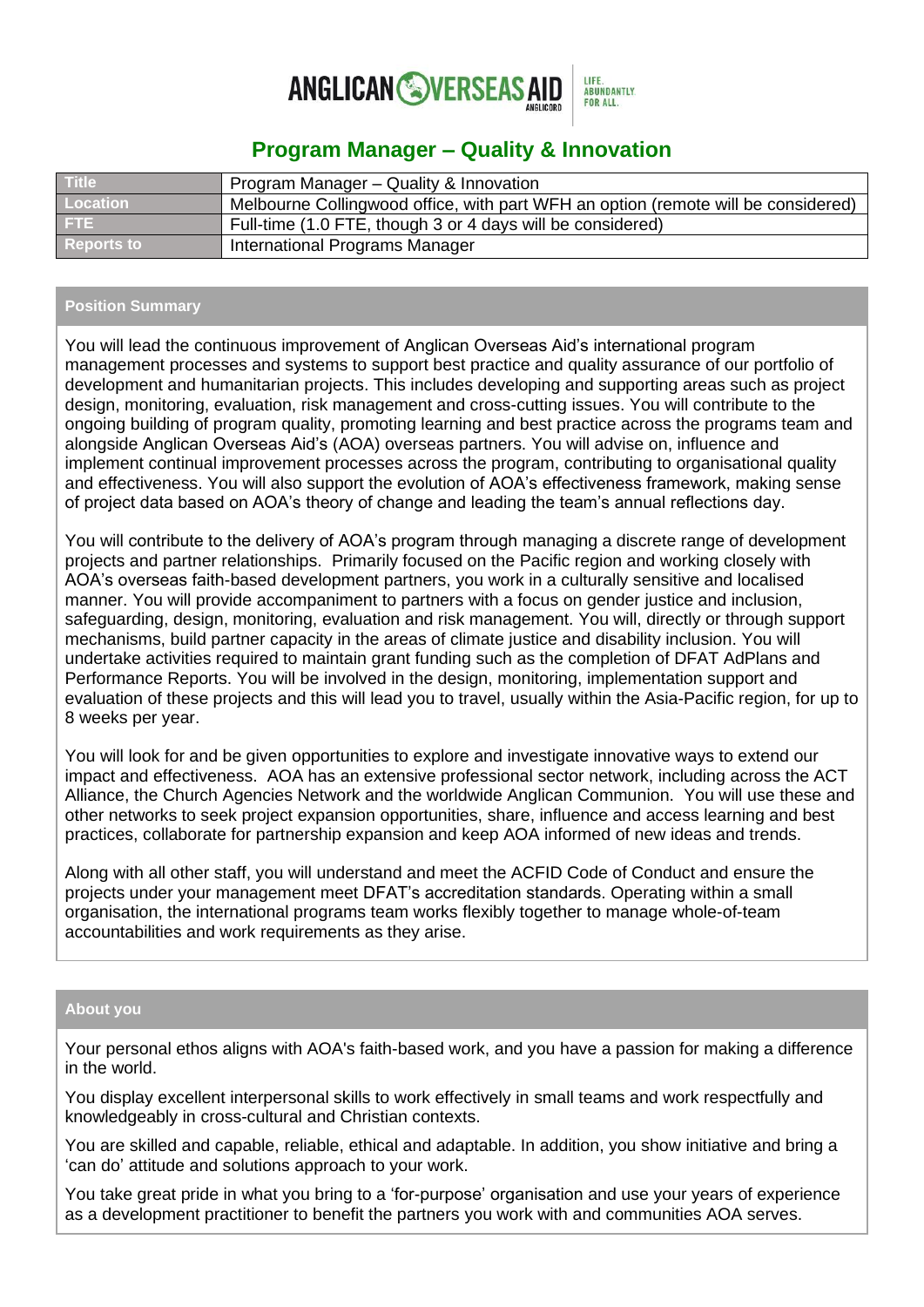#### **Key Selection Criteria**

- Strong knowledge of development principles and demonstrated understanding of best practice in the development sector, informed by relevant field experience.
- Proven experience in facilitating program learning and application to improve program effectiveness, including engaging sensitively with stakeholders and partners.
- A positive, supportive and flexible attitude with an ability to work well in a small organisation, working collaboratively with others while also taking initiative to manage own workload.
- Experience in monitoring and providing capacity building on project management and reporting (including project budgets), cross-cutting issues and risk management in a cross-cultural context.
- Willingness and ability to travel to Africa and the Asia-Pacific for project monitoring or key design/evaluation, implementation or learning milestones.
- Ability to work within the ethos of Anglican Overseas Aid as a faith-based development agency and to work constructively with Anglican and other partners.
- Excellent written, verbal and interpersonal skills and ability to work effectively in teams, respectfully, and communicate across church contexts.
- Strong planning and project management skills, including a demonstrated ability to manage multiple priorities, work independently, meet deadlines and maintain accuracy.

### **Desirable**

- Experience working as part of a Christian faith-based development agency or along-side faith-based cross-cultural partners.
- Experience working with Pacific-focussed programs or partners.
- Expertise and knowledge in the area of gender/gender justice and/or prevention of gender-based violence programming.
- Expertise and/or knowledge in another key thematic area: eg. climate justice, self-reliance.

## **Organisational Context**

#### **About Anglican Overseas Aid and its Values**

Anglican Overseas Aid (AOA) is an overseas relief and development agency of the Anglican Church of Australia. AOA works to achieve a peaceful, just, and sustainable world free from poverty.

Anglican Overseas Aid works with like-minded partners to deliver grassroots community development projects across Africa, the Middle East, and the Asia-Pacific. These projects are funded by private and institutional donors, including the Australian Department of Foreign Affairs and Trade (DFAT). AOA is fully accredited with DFAT and is a member of the Australian Council for International Development. In addition, we are a member of the ACT Alliance and CAN DO (Church Agency Network Disaster Operations). At AOA, we seek to communicate the impact of our work to supporters and institutional donors, raising much needed funds enabling the work of our partners to continue.

As a Christian organisation, we have a deep commitment to the vision and core values of AOA. We seek to reflect Christ-like values in leadership and service and enhance our faith-based orientation in the sector.

#### **Our values**

We are a small, hard-working and passionate team that take seriously our faith calling and work with global partners responding to poverty and injustice. We punch above our weight, have our finger on the pulse, and collaborate to achieve our mission. Team members commit to acting in a manner consistent with our values and culture.

Anglican Overseas Aid embraces the following values in thought, word and deed:

- To work for **justice, equity, reconciliation and peace.**
- Acts in **solidarity** with the poor and marginalised.
- Responds with **compassion.**
- Works with **respect** to build on the strengths in partner communities.
- Is committed to **transparency and accountability**.
- Strives to achieve **sustainable outcomes** that improve quality of life.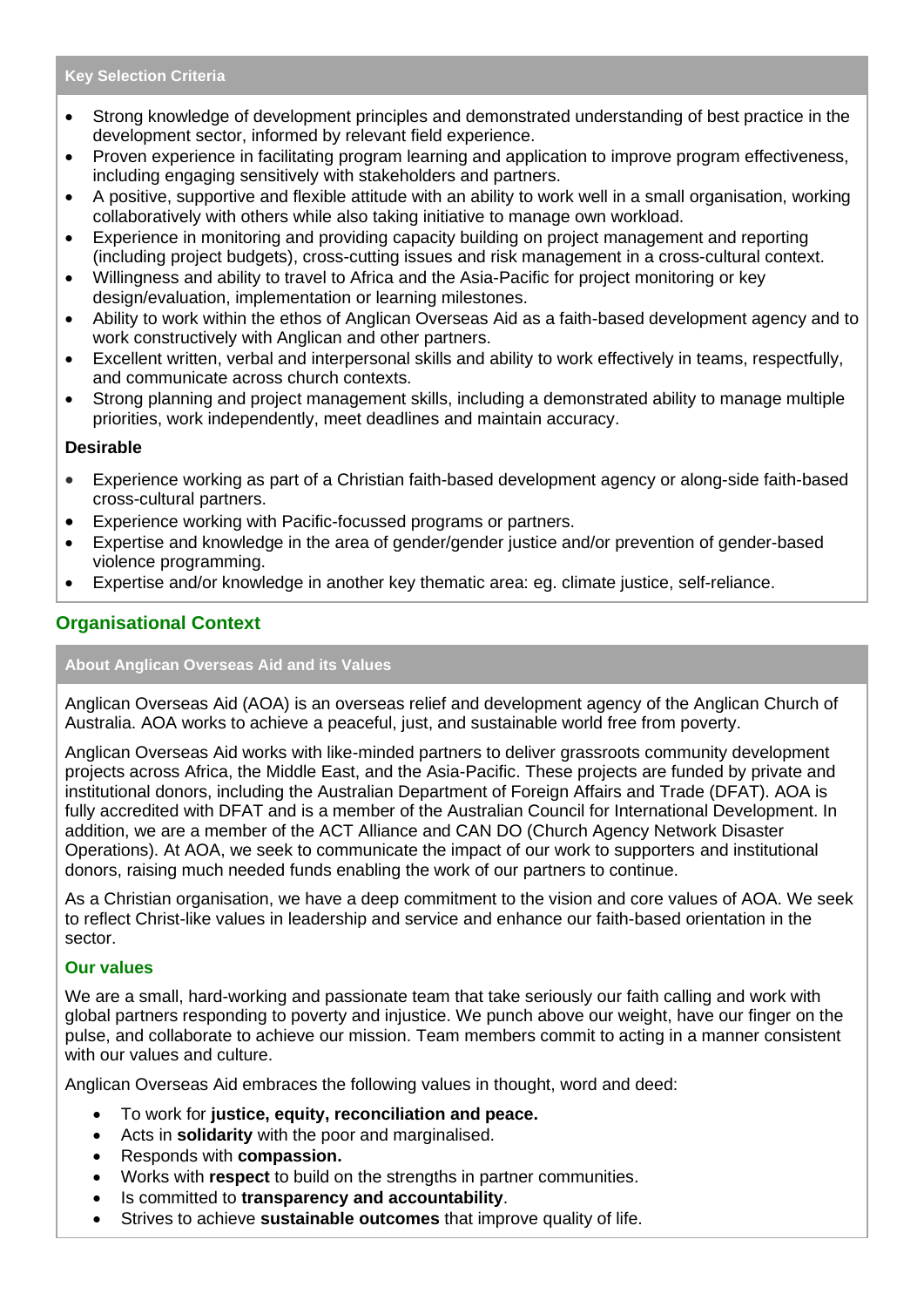| <b>Accountability</b>       | <b>Key tasks</b>                                                                                                                                                                                                                                                                                                                                                                                                                                                                                                                                                                                                                                                                                                                                                                                                                                                                                                                                                                                                   |
|-----------------------------|--------------------------------------------------------------------------------------------------------------------------------------------------------------------------------------------------------------------------------------------------------------------------------------------------------------------------------------------------------------------------------------------------------------------------------------------------------------------------------------------------------------------------------------------------------------------------------------------------------------------------------------------------------------------------------------------------------------------------------------------------------------------------------------------------------------------------------------------------------------------------------------------------------------------------------------------------------------------------------------------------------------------|
| 1. Quality Management       | Determine, develop and implement appropriate quality standards,<br>and procedures to ensure effective and accountable program<br>delivery.<br>Contribute to reviews and developments of organisational wide<br>$\bullet$<br>policies, processes and systems to satisfy DFAT'S ANCP<br>accreditation criteria and the ACFID Code of Conduct.<br>Develop and implement international program's effectiveness<br>٠<br>processes and systems.<br>Contribute to the documentation and dissemination of key program<br>$\bullet$<br>learnings.<br>Contribute to monitoring and analysis of risk issues/trends impacting<br>$\bullet$<br>or affecting program delivery.<br>Manage a discrete portfolio of specialist projects that model<br>٠<br>innovation and best practice.<br>Accompany overseas partners to deliver effective, inclusive and<br>$\bullet$<br>sustainable projects.<br>Meet donor requirements such as submission of AdPlans,<br>$\bullet$<br>Performance Reports and other requirements as required. |
| 2. Program<br>Effectiveness | Strengthen monitor and evaluate AOA's effectiveness framework<br>$\bullet$<br>and theory of change.<br>Directly provide or facilitate access to technical expertise relevant to<br>$\bullet$<br>AOA's programming needs.<br>Actively engage with AOA's national and international coalitions and<br>$\bullet$<br>participate in working groups; contributing to broader learning, and<br>seeking out innovative opportunities.<br>Design MEL processes and systems to drive best practice.<br>٠<br>Measure the impact and effectiveness of the programs portfolio.<br>٠<br>Support learning on and strengthening of cross-cutting issues.<br>٠<br>Develop AOA's capacity to demonstrate program impact through<br>generating relevant data and collaboration with AOA's Marketing &<br>Communications team.<br>Participate in and contribute to sector and inter-agency working<br>$\bullet$<br>groups, learning events and thematic reviews.                                                                      |
| 3. Program Advice           | Provide support to the International Programs Manager in the<br>$\bullet$<br>development and implementation of AOA's program strategy.<br>Coordinate, support and advise on the development and<br>$\bullet$<br>implementation of policies and practices through supporting<br>programs and to integrate good policy into project activities.<br>Provide capacity building and facilitate the delivery of technical<br>$\bullet$<br>training to the programs team, and international partners to<br>strengthen program delivery.<br>Assist staff where required with key project cycle milestones such as<br>$\bullet$<br>design, monitoring, evaluation of projects.<br>Contribute technical expertise to policy development.<br>$\bullet$<br>Actively engage with AOA's national and international coalitions and<br>$\bullet$                                                                                                                                                                                   |
| 4. Program Innovation       | participate in working groups; contributing to broader learning.<br>Actively engage with AOA's national and international coalitions to<br>$\bullet$<br>seek out innovative opportunities such as agency collaborations and<br>accessing of available funding windows.                                                                                                                                                                                                                                                                                                                                                                                                                                                                                                                                                                                                                                                                                                                                             |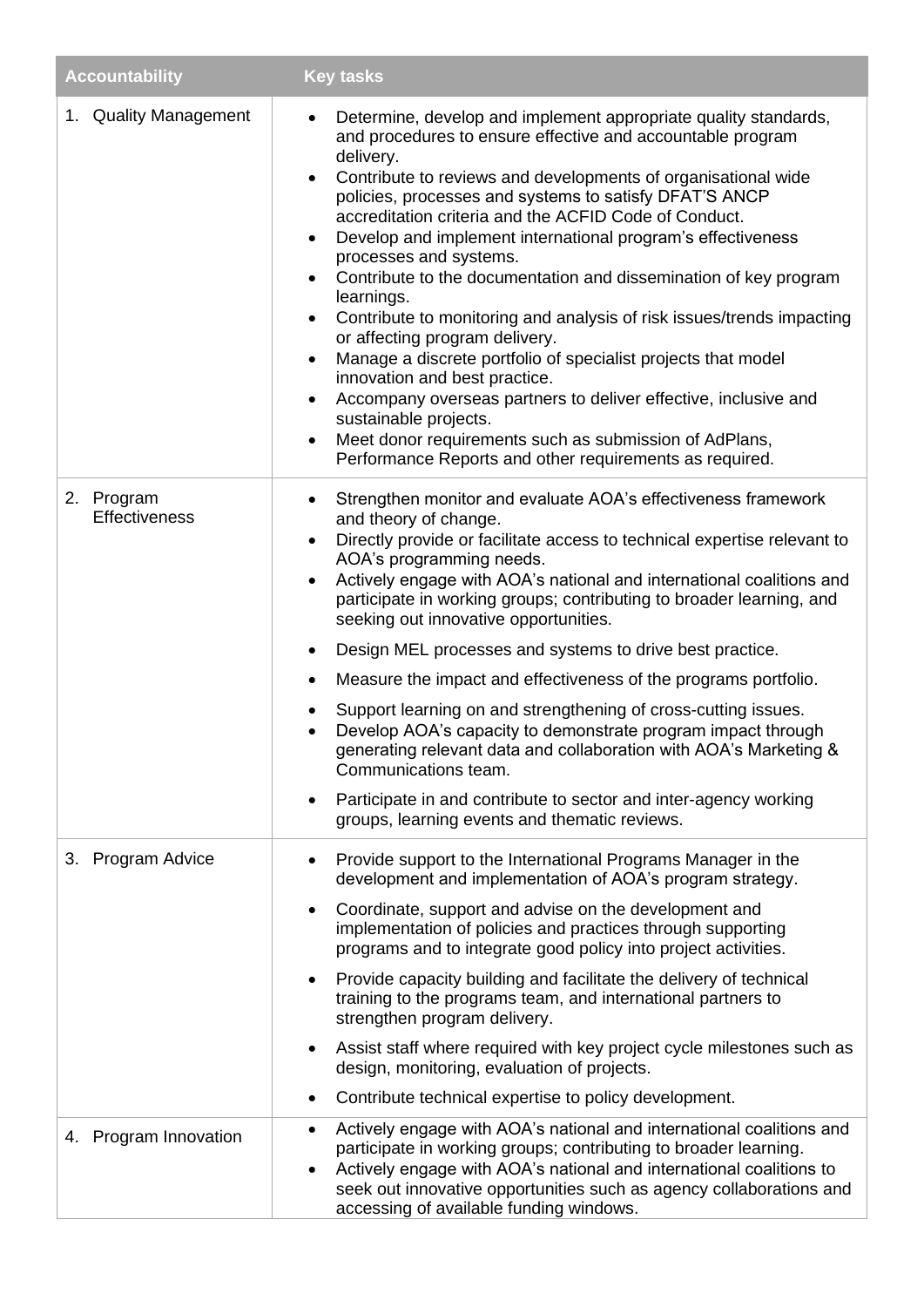|                                     | Identify and trial innovative approaches to development<br>$\bullet$<br>programming with an emphasis on strengthening localisation.                                                                                                                                                                                                                            |
|-------------------------------------|----------------------------------------------------------------------------------------------------------------------------------------------------------------------------------------------------------------------------------------------------------------------------------------------------------------------------------------------------------------|
| Organisational<br>5.<br>Citizenship | Work collaboratively with team members, role model AOA's Christian<br>$\bullet$<br>values and be a positive example for supporters, partners and staff.<br>• Participation in staff corporate events (i.e. prayer day, staff<br>gathering) as part of the spiritual life of AOA.<br>• Participate in occasional supporter engagement events and<br>activities. |

| <b>Impact and challenges</b>               |                                                                                                                                                                   |  |  |
|--------------------------------------------|-------------------------------------------------------------------------------------------------------------------------------------------------------------------|--|--|
| <b>Interactions</b>                        | <b>Challenges</b>                                                                                                                                                 |  |  |
| Time management                            | • Managing timelines to ensure projects and initiatives are<br>delivered on time whilst balancing day to day organisational<br>requirements.                      |  |  |
|                                            | • Limitations in resources, people, systems, and processes occur<br>in small organisations. (8 people at AOA)                                                     |  |  |
| Relational skills and people<br>management | • Build positive relationships with partners and networks of<br>Anglican Overseas Aid, staff and Development Committee,<br>displaying a servant-hearted approach. |  |  |
|                                            | • Positively contribute to the ethos of Anglican Overseas Aid as a<br>small faith-based development organisation.                                                 |  |  |
|                                            |                                                                                                                                                                   |  |  |

# **Knowledge, skills and experience required**

| <b>Knowledge/Qualifications</b>                                                                                                     | <b>Skills</b>                                                                                                                | <b>Experience</b>                                                                                                                                      |
|-------------------------------------------------------------------------------------------------------------------------------------|------------------------------------------------------------------------------------------------------------------------------|--------------------------------------------------------------------------------------------------------------------------------------------------------|
| Postgraduate qualifications in<br>international development, or<br>other related technical field.                                   | Strong ability in project<br>management and applying best<br>practice principles in the<br>international development sector. | Project and/or portfolio<br>management in international<br>development, with management<br>of DFAT funded work preferable.                             |
| Understanding of and<br>commitment to adhere to<br>principles of equity, diversity,<br>child safety, staff health and<br>wellbeing. | Detailed knowledge of program<br>design, monitoring and evaluation.                                                          | Minimum of three years'<br>experience as a development or<br>monitoring & evaluation<br>practitioner, or other related area<br>of technical expertise. |
| Ability to work within the ethos                                                                                                    | Ability to facilitate learning and<br>critical reflection in a small team of<br>development professionals.                   |                                                                                                                                                        |
| of Anglican Overseas Aid as a<br>faith-based development<br>agency.                                                                 | Excellent interpersonal,<br>engagement and coaching skills.                                                                  | Some degree of field experience<br>applying monitoring and design<br>techniques in a cross-cultural<br>context.                                        |
| A strong understanding of<br>DFAT, ACFID and other sector<br>compliance and quality<br>standards.                                   | Understanding of adult learning<br>principles or coaching in continual<br>improvement techniques.                            | Working with and alongside faith-<br>actors, particularly those in the<br>Pacific, an advantage.                                                       |
|                                                                                                                                     |                                                                                                                              |                                                                                                                                                        |